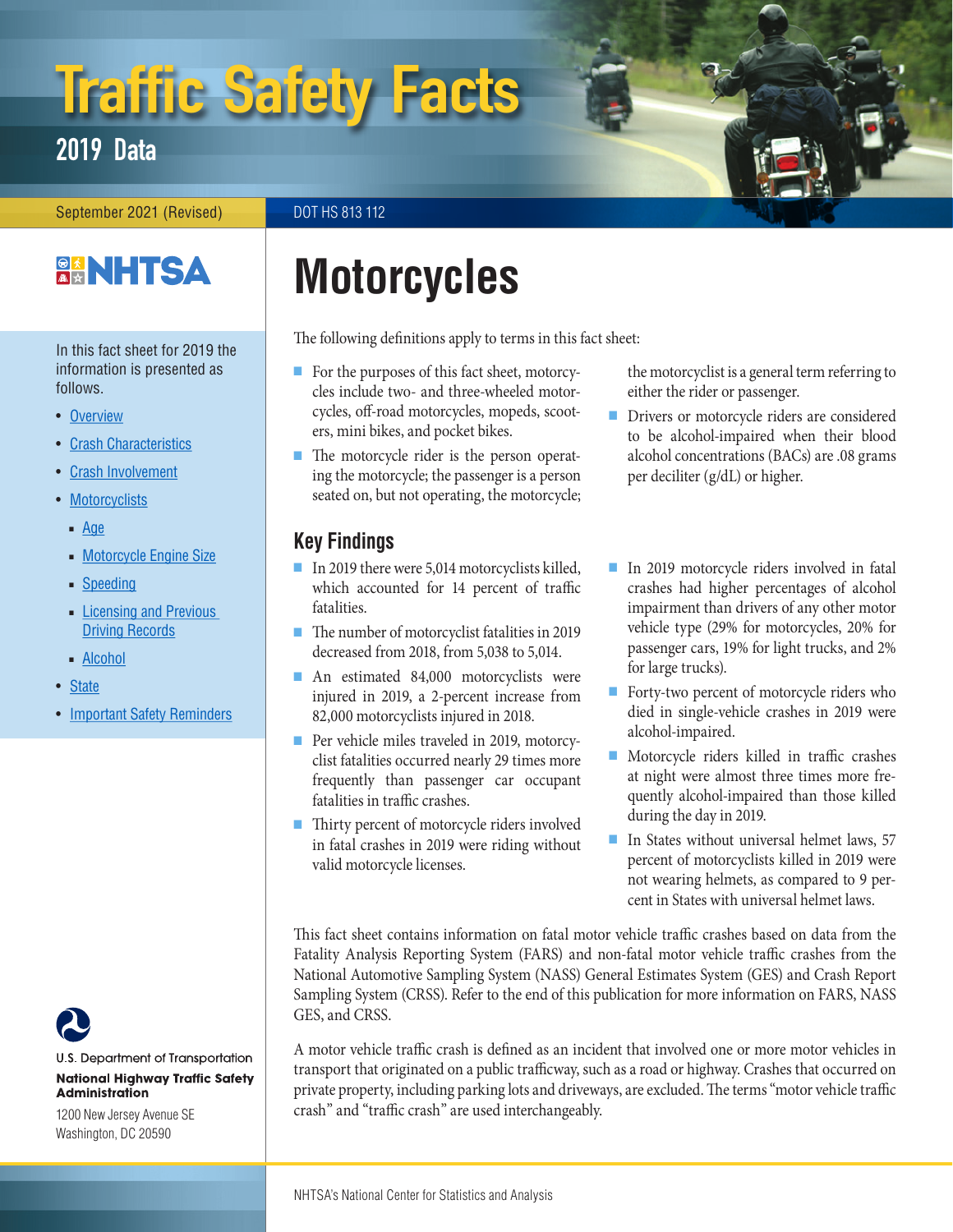### **Overview**

In 2019:

Table 1

- There were 5,014 motorcyclists killed in motor vehicle traffic crashes – lower than the 5,038 motorcyclists killed in 2018.
- Two-wheeled motorcycles accounted for 91 percent of all motorcycles involved in fatal crashes.
- Motorcyclists accounted for 14 percent of all traffic fatalities and 17 percent of all occupant (driver and passenger) fatalities.
- Of the 5,014 motorcyclists killed in traffic crashes, 94 percent (4,733) were riders and 6 percent (281) were passengers.

■ There were an estimated 84,000 motorcyclists injured in 2019, a 2-percent increase from 82,000 motorcyclists injured in 2018.

Table 1 presents information about motorcyclists killed and injured from 2010 to 2019. From 2010 to 2019 motorcyclist fatalities increased by 11 percent and peaked in 2016. The number of registered motorcycles and motorcycle vehicle miles traveled (VMT) are also presented in Table 1, along with the respective fatality and injury rates.

| Year              | <b>Killed</b>  | <b>Registered Vehicles</b> | <b>Fatality Rate per 100,000</b><br><b>Registered Vehicles</b> | <b>VMT</b> (millions) | <b>Fatality Rate per</b><br><b>100 Million VMT</b> |  |
|-------------------|----------------|----------------------------|----------------------------------------------------------------|-----------------------|----------------------------------------------------|--|
| 2010              | 4,518          | 8,009,503                  | 56.41                                                          | 18,513                | 24.40                                              |  |
| 2011              | 4,630          | 8,437,502                  | 54.87                                                          | 18,542                | 24.97                                              |  |
| 2012              | 4,986          | 8,454,939                  | 58.97                                                          | 21,385                | 23.32                                              |  |
| 2013              | 4,692          | 8,404,687                  | 55.83                                                          | 20,366                | 23.04                                              |  |
| 2014              | 4,594          | 8,417,718                  | 54.58                                                          | 19,970                | 23.00                                              |  |
| 2015              | 5,029          | 8,600,936                  | 58.47                                                          | 19,606                | 25.65                                              |  |
| 2016              | 5,337          | 8,679,380                  | 61.49                                                          | 20,445                | 26.10                                              |  |
| 2017              | 5,226          | 8,664,108                  | 60.32                                                          | 20,149                | 25.94                                              |  |
| 2018              | 5,038          | 8,659,741                  | 58.18                                                          | 20,076                | 25.09                                              |  |
| 2019              | 5,014          | 8,596,314                  | 58.33                                                          | 19,688                | 25.47                                              |  |
|                   |                |                            |                                                                |                       |                                                    |  |
|                   |                |                            | Injury Rate per 100,000                                        |                       | <b>Injury Rate per</b>                             |  |
| Year              | <b>Injured</b> | <b>Registered Vehicles</b> | <b>Registered Vehicles</b>                                     | <b>VMT</b> (millions) | <b>100 Million VMT</b>                             |  |
| 2010              | 82,000         | 8,009,503                  | 1,028                                                          | 18,513                | 445                                                |  |
| 2011              | 82,000         | 8,437,502                  | 968                                                            | 18,542                | 441                                                |  |
| 2012              | 93,000         | 8,454,939                  | 1,103                                                          | 21,385                | 436                                                |  |
| 2013              | 89,000         | 8,404,687                  | 1,056                                                          | 20,366                | 436                                                |  |
| 2014              | 92,000         | 8,417,718                  | 1,093                                                          | 19,970                | 461                                                |  |
| 2015              | 89,000         | 8,600,936                  | 1,032                                                          | 19,606                | 453                                                |  |
| 2016 <sup>+</sup> | 104,000        | 8,679,380                  | 1,203                                                          | 20,445                | 511                                                |  |
| 2017 <sup>†</sup> | 89,000         | 8,664,108                  | 1,023                                                          | 20,149                | 440                                                |  |
| $2018^{+}$        | 82,000         | 8,659,741                  | 945                                                            | 20,076                | 408                                                |  |

# **Motorcyclists Killed and Injured, and Fatality and Injury Rates, 2010-2019**

Sources: FARS 2010-2018 Final File, 2019 Annual Report File (ARF); NASS GES 2010-2015 and CRSS 2016-2019; VMT and Registered Vehicles – Federal Highway Administration (FHWA)

† CRSS estimates and NASS GES estimates are not comparable due to different sample designs. Refer to end of document for more information about CRSS.

Motorcycles made up 3 percent of all registered vehicles in the United States in 2019 and accounted for only 0.6 percent of all VMT. Per registered vehicle in 2019, the fatality rate for motorcyclists (58.33) was more than 6 times the fatality rate for passenger car occupants (9.42) and almost 9 times the fatality rate for light-truck occupants (6.80), as shown in Table 2. The injury rate for motorcyclists (975) was lower than the injury rate for passenger car occupants (1,152), but higher than the injury rate of light-truck occupants (648).

Per VMT in 2019, the fatality rate for motorcyclists (25.47) was 29 times more than the passenger car occupant fatality rate (0.89) and nearly 40 times the fatality rate for light-truck occupants (0.64). The motorcyclist injury rate (426) was almost 4 times more than the injury rate of passenger car occupants (109) and nearly 7 times the injury rate of light-truck occupants (61).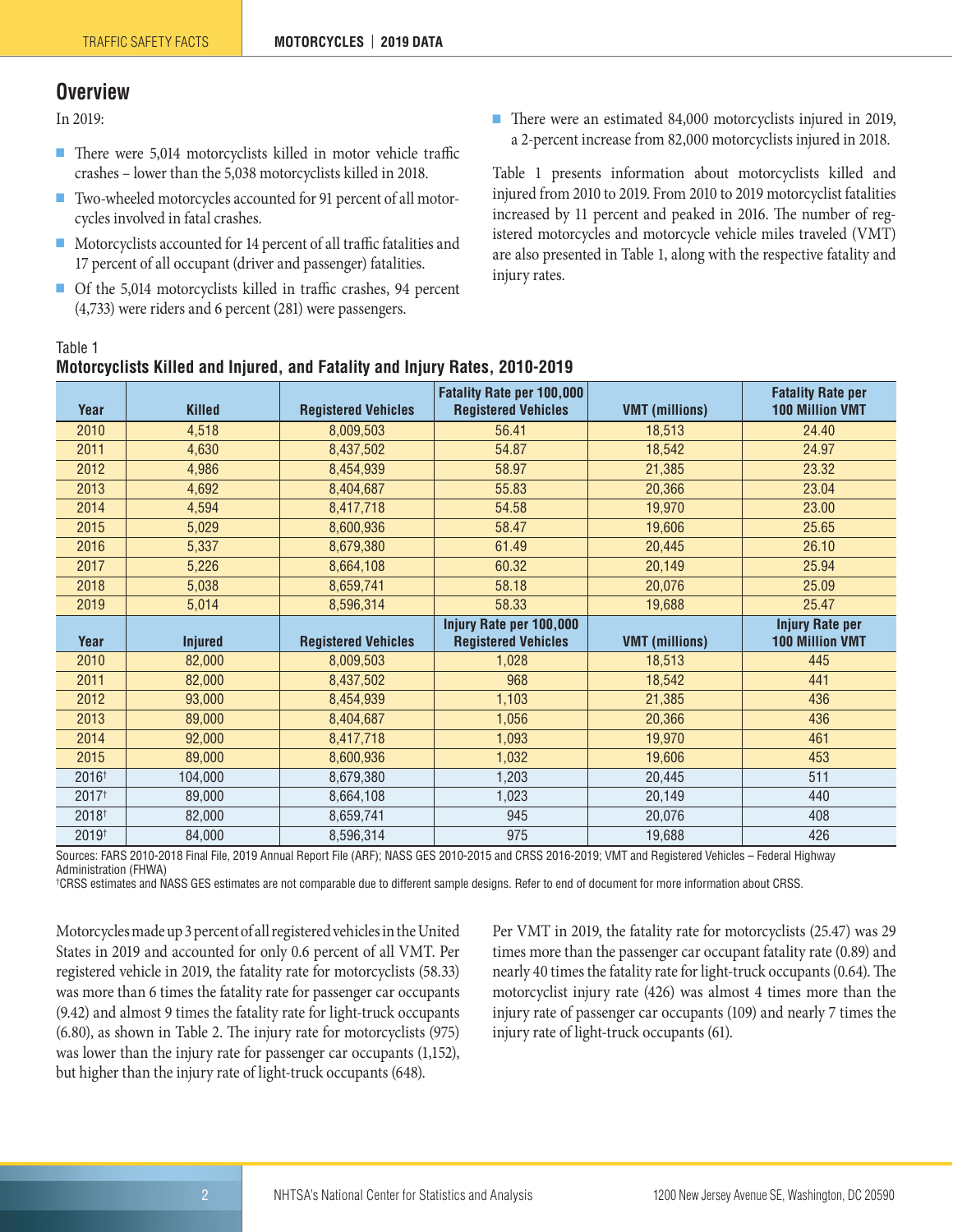#### Table 6 **Alcohol-Impaired Motorcycle Riders Killed, by Crash Type and Day of Week, 2010 and 2019**

| <b>Crash Type and</b><br>Day of Week |         |                         | 2010                            |     | 2019                    |                  |                |  |
|--------------------------------------|---------|-------------------------|---------------------------------|-----|-------------------------|------------------|----------------|--|
|                                      |         | <b>Total Motorcycle</b> | Alcohol-Impaired                |     | <b>Total Motorcycle</b> | Alcohol-Impaired |                |  |
|                                      |         | <b>Riders Killed</b>    | <b>Percent</b><br><b>Number</b> |     | <b>Riders Killed</b>    | <b>Number</b>    | <b>Percent</b> |  |
| Single-Vehicle                       | Weekday | 869                     | 302                             | 35% | 908                     | 328              | 36%            |  |
|                                      | Weekend | 1.055                   | 500                             | 47% | 968                     | 462              | 48%            |  |
|                                      | Total*  | 1,930                   | 805                             | 42% | 1,886                   | 797              | 42%            |  |
|                                      | Weekday | 1,259                   | 175                             | 14% | 1.604                   | 253              | 16%            |  |
| Multiple-Vehicle                     | Weekend | 1.019                   | 226                             | 22% | 1.242                   | 333              | 27%            |  |
|                                      | Total*  | 2.278                   | 400                             | 18% | 2.847                   | 586              | 21%            |  |
| <b>Total</b>                         | Weekday | 2,128                   | 477                             | 22% | 2,512                   | 581              | 23%            |  |
|                                      | Weekend | 2.074                   | 726                             | 35% | 2,210                   | 795              | 36%            |  |
|                                      | Total*  | 4,208                   | 1,205                           | 29% | 4,733                   | 1,383            | 29%            |  |

Source: FARS 2010 Final File, 2019 ARF

Weekday — Monday 6 a.m. to Friday 5:59 p.m.

Weekend — Friday 6 p.m. to Monday 5:59 a.m.

\*Includes riders involved in fatal crashes when day of week was unknown.

Note: Percentages are computed based on unrounded estimates.

Motorcycle riders killed in traffic crashes at night were almost three times more frequently found to be alcohol-impaired than those killed during the day (44% and 15%, respectively).

## **State**

NHTSA estimates that helmets saved the lives of 1,872 motorcyclists in 2017. If all motorcyclists had worn helmets, an additional 749 lives could have been saved (latest data available).<sup>2</sup>

Helmets are estimated to be 37-percent effective in preventing fatalities to motorcycle riders and 41 percent for motorcycle passengers. In other words, for every 100 motorcycle riders killed in crashes while not wearing helmets, 37 of them could have been saved had all 100 worn helmets.2

The reported helmet use rate for alcohol-impaired motorcycle riders killed in traffic crashes was 54 percent as compared to 67 percent for those with no alcohol (BAC=.00 g/dL).

According to results from the National Occupant Protection Use Survey (NOPUS), the overall rate of DOT-compliant motorcycle helmet use in the United States was 70.8 percent in 2019. Helmet use continued to be significantly higher in States that required all motorcyclists to be helmeted than in other States.<sup>3</sup>

Reported helmet use rates for motorcyclists killed in 2019 were 62 percent for riders and 47 percent for passengers, compared with 63 percent and 53 percent, respectively, in 2018. Figure 3 presents the percentage of motorcyclists killed who were not helmeted by each State in 2019, based on known helmet use.

3 National Center for Statistics and Analysis. (2020, June). Motorcycle helmet use in 2019 – Overall results (Traffic Safety Fact Research Note. Report No. DOT HS 812 936). National Highway Traffic Safety Administration. Available at https://crashstats.nhtsa.dot.gov/Api/Public/ViewPublication/812936

<sup>2</sup> National Center for Statistics and Analysis. (2019, December). Lives and costs saved by motorcycle helmets, 2017 (Traffic Safety Facts Crash•Stats Report No. DOT HS 812 867). National Highway Traffic Safety Administration. Available at https://crashstats.nhtsa.dot.gov/Api/Public/ViewPublication/812867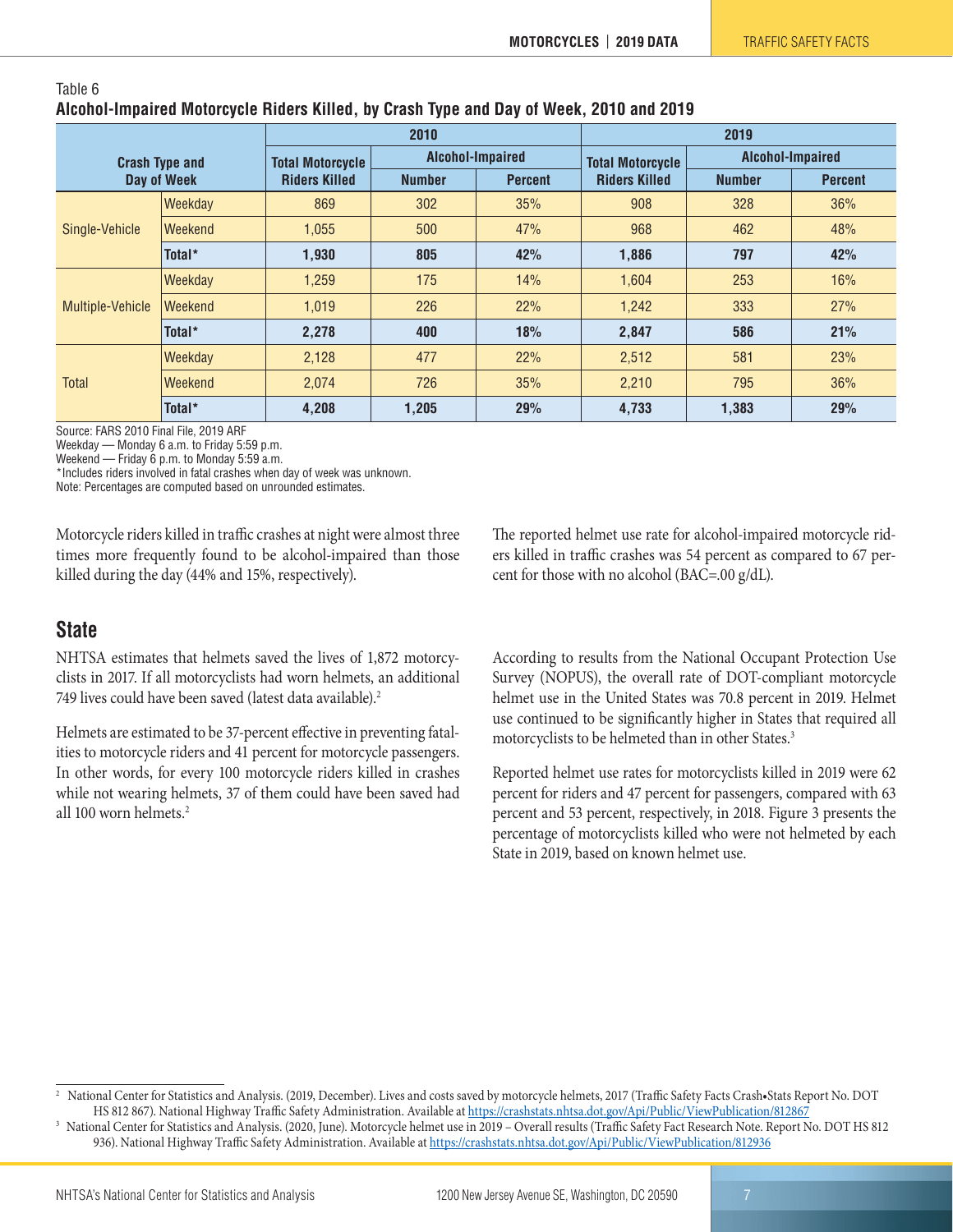



Source: FARS 2019 ARF \*Based on known helmet use.

All motorcycle helmets sold in the United States are required to meet Federal Motor Vehicle Safety Standard (FMVSS) 218, the performance standard that establishes the minimum level of protection for helmets designed for use by motorcyclists.

In 2019 only 19 States, the District of Columbia, and Puerto Rico required helmet use for all motorcyclists. Excluding the District of Columbia and Puerto Rico, the known helmet use percentages in fatal crashes ranged from 68 percent (West Virginia) to 100 percent (Massachusetts) for these 19 States.

In 28 States helmet use was required for only a subset of motorcyclists (typically, motorcyclists under age 18), and 3 States (Illinois, Iowa, and New Hampshire) did not require helmet use for motorcyclists of any age. The known helmet use percentages in fatal crashes ranged from 20 percent (Iowa) to 75 percent (Rhode Island) for these 31 States.

The most current information on helmet use laws is available on the Governors Highway Safety Association (GHSA) website at www.ghsa.org/state-laws/issues/motorcyclists. In States without universal helmet laws, 57 percent of motorcyclists killed in 2019 were not wearing helmets, as compared to 9 percent in States with universal helmet laws. According to NOPUS, in 2019 DOTcompliant motorcycle helmet use in States requiring all to use helmets was 89.2 percent compared to 56.5 percent in other States.

Table 7 shows that 39 percent of the 5,014 motorcyclists killed nationwide in traffic crashes were not helmeted, based on known helmet use. The State-level unhelmeted percentages ranged from a high of 80 percent (Iowa) to a low of 0 percent (Massachusetts).

Table 8 presents the percentage of motorcycle riders killed who were alcohol-impaired, by State where the crashes occurred. The percentages ranged from a low of 15 percent (South Dakota) to a high of 64 percent (Rhode Island), compared to the national average of 29 percent.

Additional data visualization tools for fact sheets can be found at https://cdan.dot.gov/DataVisualization/DataVisualization.htm#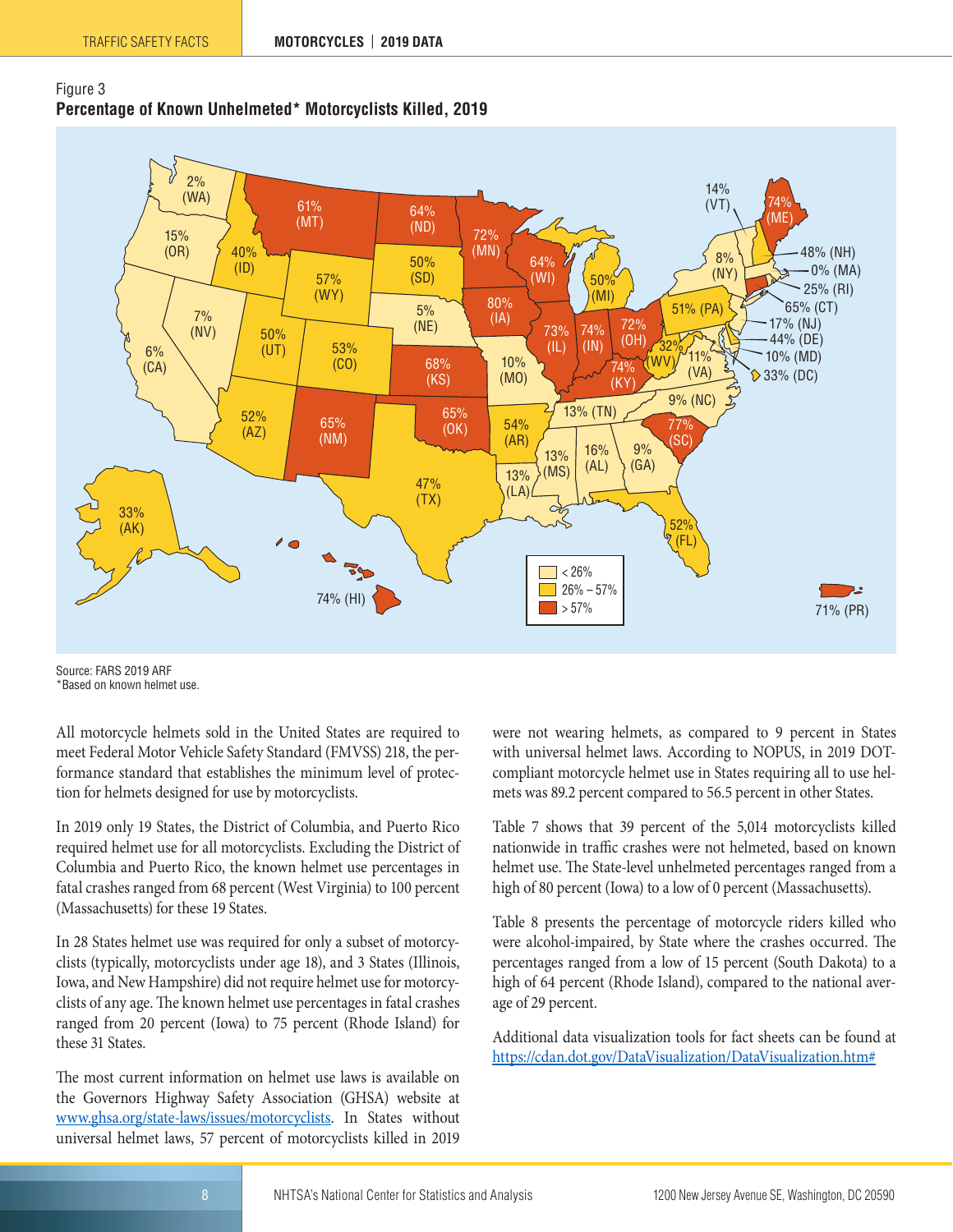#### Table 7 **Motorcyclist Fatalities, by State and Helmet Use, 2019**

| <b>Helmeted</b><br><b>Unhelmeted</b><br><b>Unknown</b><br><b>Total</b><br><b>Known Helmet Use</b><br><b>State</b><br><b>Percent</b><br><b>Number</b><br><b>Number</b><br><b>Percent</b><br><b>Helmeted</b><br><b>Number</b><br><b>Number</b><br><b>Percent</b><br><b>Percent</b><br><b>Unhelmeted</b><br>16%<br>100%<br>84%<br>78<br>84%<br>15<br>0%<br>93<br>16%<br>Alabama<br>$\theta$<br>67%<br>$\overline{2}$<br>33%<br>67%<br>33%<br>$\overline{4}$<br>$\mathbf{0}$<br>0%<br>6<br>100%<br>Alaska<br>44%<br>84<br>48%<br>14<br>8%<br>175<br>100%<br>48%<br>52%<br>77<br>Arizona<br>27<br>42%<br>32<br>50%<br>5<br>8%<br>64<br>100%<br>46%<br>54%<br>Arkansas<br>437<br>92%<br>28<br>6%<br>9<br>2%<br>474<br>100%<br>94%<br>6%<br>California<br>54<br>52%<br>1%<br>100%<br>47%<br>Colorado<br>48<br>47%<br>1<br>103<br>53%<br>$\overline{15}$<br>33%<br>$\overline{28}$<br>61%<br>3<br>7%<br>100%<br>35%<br>65%<br>46<br>Connecticut<br>8<br>56%<br>10<br>56%<br>44%<br>$\mathbf 0$<br>$0\%$<br>18<br>100%<br>44%<br>Delaware<br>$\overline{2}$<br>$\mathbf{1}$<br>3<br><b>District of Columbia</b><br>67%<br>33%<br>$\mathbf{0}$<br>0%<br>100%<br>67%<br>33%<br>8<br>280<br>47%<br>303<br>51%<br>$1\%$<br>591<br>100%<br>48%<br>52%<br>Florida<br>$\overline{4}$<br>2%<br>151<br>89%<br>15<br>9%<br>170<br>100%<br>91%<br>9%<br>Georgia<br>5<br>25%<br>14<br>70%<br>1<br>5%<br>20<br>100%<br>26%<br>74%<br>Hawaii<br>$\overline{25}$<br>15<br>60%<br>10<br>0%<br>Idaho<br>40%<br>0<br>100%<br>60%<br>40%<br>27%<br>72%<br>1%<br>138<br>100%<br>27%<br>73%<br>37<br>100<br>1<br>Illinois<br>25%<br>26%<br>32<br>89<br>70%<br>6<br>5%<br>127<br>100%<br>74%<br>Indiana<br>9<br>20%<br>$\overline{35}$<br>0%<br>80%<br>0<br>44<br>100%<br>20%<br>80%<br>lowa<br>13<br>32%<br>28<br>68%<br>$\mathbf 0$<br>100%<br>32%<br>68%<br>Kansas<br>$0\%$<br>41<br>24<br>26%<br>68<br>74%<br>92<br>100%<br>26%<br>74%<br>Kentucky<br>$\mathbf 0$<br>0%<br>69<br>79%<br>10<br>11%<br>8<br>9%<br>87<br>100%<br>87%<br>13%<br>Louisiana<br>Maine<br>7<br>26%<br>20<br>74%<br>27<br>100%<br>26%<br>74%<br>$\mathbf 0$<br>$0\%$<br>66<br>88%<br>$\overline{7}$<br>9%<br>$\overline{2}$<br>3%<br>$\overline{75}$<br>90%<br>100%<br>10%<br>Maryland<br>$\overline{28}$<br>61%<br>$\mathbf{0}$<br>$\overline{18}$<br>46<br>0%<br>0%<br>39%<br>100%<br>100%<br><b>Massachusetts</b><br>62<br>46%<br>61<br>46%<br>11<br>134<br>100%<br>50%<br>8%<br>50%<br>Michigan<br>$\overline{13}$<br>28%<br>33<br>72%<br>0%<br>100%<br>28%<br>72%<br>46<br>$\mathbf 0$<br>Minnesota<br>$\overline{33}$<br>$\overline{5}$<br>83%<br>13%<br>$\overline{2}$<br>5%<br>87%<br>40<br>100%<br>13%<br><b>Mississippi</b><br>12<br>5<br>90%<br>106<br>86%<br>10%<br>4%<br>123<br>100%<br>10%<br><b>Missouri</b><br>39%<br>61%<br>100%<br>39%<br>9<br>14<br>$\mathbf 0$<br>0%<br>23<br>61%<br>Montana<br>$\overline{3}$<br>$\overline{21}$<br>84%<br>4%<br>12%<br>$\overline{25}$<br>5%<br>$\mathbf{1}$<br>100%<br>95%<br>Nebraska<br>3<br>38<br>68%<br>5%<br>15<br>27%<br>56<br>93%<br>7%<br>Nevada<br>100%<br>15<br>50%<br>14<br>47%<br>$\mathbf{1}$<br>3%<br>30<br>100%<br>52%<br>48%<br>New Hampshire<br>68<br>80%<br>14<br>$\mathbf{3}$<br>4%<br>85<br>100%<br>83%<br>17%<br>16%<br><b>New Jersey</b><br>17<br>31%<br>32<br>58%<br>6<br>55<br>100%<br>35%<br>65%<br>11%<br>New Mexico<br>122<br>11<br>3<br>92%<br>8%<br><b>New York</b><br>90%<br>8%<br>2%<br>136<br>100%<br>19<br>$\overline{3}$<br>9%<br>186<br>89%<br>9%<br>1%<br>208<br>100%<br>91%<br><b>North Carolina</b><br>$\overline{7}$<br>36%<br>64%<br>$\boldsymbol{0}$<br>$0\%$<br>11<br>100%<br>36%<br>64%<br>North Dakota<br>4<br>45<br>28%<br>116<br>72%<br>1<br>1%<br>162<br>28%<br>72%<br>Ohio<br>100%<br>23<br>34%<br>42<br>62%<br>3<br>4%<br>68<br>100%<br>35%<br>65%<br>Oklahoma<br>$\, 8$<br>$\mathbf{3}$<br>5%<br>$\overline{57}$<br>46<br>81%<br>100%<br>85%<br>15%<br>14%<br>Oregon<br>85<br>2%<br>51%<br>48%<br>87<br>49%<br>$\sqrt{4}$<br>176<br>100%<br>49%<br>Pennsylvania<br>3<br>8%<br>9<br>69%<br>23%<br>1<br>13<br>100%<br>75%<br>25%<br>Rhode Island<br>35<br>23%<br>115<br>75%<br>3<br>2%<br>153<br>100%<br>23%<br>77%<br>South Carolina<br>$\sqrt{2}$<br>6<br>6<br>14<br>100%<br>50%<br>South Dakota<br>43%<br>43%<br>14%<br>50%<br>$\overline{5}$<br>155<br>100%<br>130<br>84%<br>20<br>13%<br>3%<br>87%<br>13%<br><b>Tennessee</b><br>207<br>187<br>22<br>100%<br>53%<br>50%<br>45%<br>$5\%$<br>416<br>47%<br><b>Texas</b><br>16<br>$\sqrt{2}$<br>$\overline{34}$<br>16<br>47%<br>47%<br>$6\%$<br>100%<br>$50\%$<br>$50%$<br>Utah<br>$6\,$<br>75%<br>$\mathbf{1}$<br>14%<br>Vermont<br>$\mathbf{1}$<br>13%<br>13%<br>8<br>100%<br>86%<br>91<br>89%<br>11<br>11%<br>$\mathbf 0$<br>$0\%$<br>102<br>100%<br>11%<br>89%<br>Virginia<br>$\overline{2}$<br>89<br>98%<br>2%<br>$\mathbf 0$<br>0%<br>91<br>100%<br>98%<br>2%<br>Washington<br>$\boldsymbol{9}$<br>19<br>68%<br>32%<br>$\mathbf{0}$<br>0%<br>28<br>100%<br>68%<br>32%<br><b>West Virginia</b><br>31<br>36%<br>$\boldsymbol{0}$<br>$0\%$<br>85<br>100%<br>Wisconsin<br>54<br>64%<br>36%<br>64%<br>53%<br>7%<br>15<br>57%<br>6<br>40%<br>8<br>1<br>100%<br>43%<br>Wyoming<br>2,972<br>59%<br>1,862<br>37%<br>180<br>4%<br>5,014<br>100%<br>61%<br>39%<br><b>U.S. Total</b><br>29%<br>71%<br>$0\%$<br>29%<br>71%<br><b>Puerto Rico</b><br>10<br>24<br>$\theta$<br>34<br>100% | <b>Helmet Use</b> |  |  |  |  |  | <b>Percent Based on</b> |  |  |  |
|--------------------------------------------------------------------------------------------------------------------------------------------------------------------------------------------------------------------------------------------------------------------------------------------------------------------------------------------------------------------------------------------------------------------------------------------------------------------------------------------------------------------------------------------------------------------------------------------------------------------------------------------------------------------------------------------------------------------------------------------------------------------------------------------------------------------------------------------------------------------------------------------------------------------------------------------------------------------------------------------------------------------------------------------------------------------------------------------------------------------------------------------------------------------------------------------------------------------------------------------------------------------------------------------------------------------------------------------------------------------------------------------------------------------------------------------------------------------------------------------------------------------------------------------------------------------------------------------------------------------------------------------------------------------------------------------------------------------------------------------------------------------------------------------------------------------------------------------------------------------------------------------------------------------------------------------------------------------------------------------------------------------------------------------------------------------------------------------------------------------------------------------------------------------------------------------------------------------------------------------------------------------------------------------------------------------------------------------------------------------------------------------------------------------------------------------------------------------------------------------------------------------------------------------------------------------------------------------------------------------------------------------------------------------------------------------------------------------------------------------------------------------------------------------------------------------------------------------------------------------------------------------------------------------------------------------------------------------------------------------------------------------------------------------------------------------------------------------------------------------------------------------------------------------------------------------------------------------------------------------------------------------------------------------------------------------------------------------------------------------------------------------------------------------------------------------------------------------------------------------------------------------------------------------------------------------------------------------------------------------------------------------------------------------------------------------------------------------------------------------------------------------------------------------------------------------------------------------------------------------------------------------------------------------------------------------------------------------------------------------------------------------------------------------------------------------------------------------------------------------------------------------------------------------------------------------------------------------------------------------------------------------------------------------------------------------------------------------------------------------------------------------------------------------------------------------------------------------------------------------------------------------------------------------------------------------------------------------------------------------------------------------------------------------------------------------------------------------------------------------------------------------------------------------------------------------------------------------------------------------------------------------------------------------------------------------------------------------------------------------------------------------------------------------------------------------------------------------------------------------------------------------------------------------------------------------------------------------------------------------------------------------------------------------------------------------------------------------------------------------------------------|-------------------|--|--|--|--|--|-------------------------|--|--|--|
|                                                                                                                                                                                                                                                                                                                                                                                                                                                                                                                                                                                                                                                                                                                                                                                                                                                                                                                                                                                                                                                                                                                                                                                                                                                                                                                                                                                                                                                                                                                                                                                                                                                                                                                                                                                                                                                                                                                                                                                                                                                                                                                                                                                                                                                                                                                                                                                                                                                                                                                                                                                                                                                                                                                                                                                                                                                                                                                                                                                                                                                                                                                                                                                                                                                                                                                                                                                                                                                                                                                                                                                                                                                                                                                                                                                                                                                                                                                                                                                                                                                                                                                                                                                                                                                                                                                                                                                                                                                                                                                                                                                                                                                                                                                                                                                                                                                                                                                                                                                                                                                                                                                                                                                                                                                                                                                                                                                      |                   |  |  |  |  |  |                         |  |  |  |
|                                                                                                                                                                                                                                                                                                                                                                                                                                                                                                                                                                                                                                                                                                                                                                                                                                                                                                                                                                                                                                                                                                                                                                                                                                                                                                                                                                                                                                                                                                                                                                                                                                                                                                                                                                                                                                                                                                                                                                                                                                                                                                                                                                                                                                                                                                                                                                                                                                                                                                                                                                                                                                                                                                                                                                                                                                                                                                                                                                                                                                                                                                                                                                                                                                                                                                                                                                                                                                                                                                                                                                                                                                                                                                                                                                                                                                                                                                                                                                                                                                                                                                                                                                                                                                                                                                                                                                                                                                                                                                                                                                                                                                                                                                                                                                                                                                                                                                                                                                                                                                                                                                                                                                                                                                                                                                                                                                                      |                   |  |  |  |  |  |                         |  |  |  |
|                                                                                                                                                                                                                                                                                                                                                                                                                                                                                                                                                                                                                                                                                                                                                                                                                                                                                                                                                                                                                                                                                                                                                                                                                                                                                                                                                                                                                                                                                                                                                                                                                                                                                                                                                                                                                                                                                                                                                                                                                                                                                                                                                                                                                                                                                                                                                                                                                                                                                                                                                                                                                                                                                                                                                                                                                                                                                                                                                                                                                                                                                                                                                                                                                                                                                                                                                                                                                                                                                                                                                                                                                                                                                                                                                                                                                                                                                                                                                                                                                                                                                                                                                                                                                                                                                                                                                                                                                                                                                                                                                                                                                                                                                                                                                                                                                                                                                                                                                                                                                                                                                                                                                                                                                                                                                                                                                                                      |                   |  |  |  |  |  |                         |  |  |  |
|                                                                                                                                                                                                                                                                                                                                                                                                                                                                                                                                                                                                                                                                                                                                                                                                                                                                                                                                                                                                                                                                                                                                                                                                                                                                                                                                                                                                                                                                                                                                                                                                                                                                                                                                                                                                                                                                                                                                                                                                                                                                                                                                                                                                                                                                                                                                                                                                                                                                                                                                                                                                                                                                                                                                                                                                                                                                                                                                                                                                                                                                                                                                                                                                                                                                                                                                                                                                                                                                                                                                                                                                                                                                                                                                                                                                                                                                                                                                                                                                                                                                                                                                                                                                                                                                                                                                                                                                                                                                                                                                                                                                                                                                                                                                                                                                                                                                                                                                                                                                                                                                                                                                                                                                                                                                                                                                                                                      |                   |  |  |  |  |  |                         |  |  |  |
|                                                                                                                                                                                                                                                                                                                                                                                                                                                                                                                                                                                                                                                                                                                                                                                                                                                                                                                                                                                                                                                                                                                                                                                                                                                                                                                                                                                                                                                                                                                                                                                                                                                                                                                                                                                                                                                                                                                                                                                                                                                                                                                                                                                                                                                                                                                                                                                                                                                                                                                                                                                                                                                                                                                                                                                                                                                                                                                                                                                                                                                                                                                                                                                                                                                                                                                                                                                                                                                                                                                                                                                                                                                                                                                                                                                                                                                                                                                                                                                                                                                                                                                                                                                                                                                                                                                                                                                                                                                                                                                                                                                                                                                                                                                                                                                                                                                                                                                                                                                                                                                                                                                                                                                                                                                                                                                                                                                      |                   |  |  |  |  |  |                         |  |  |  |
|                                                                                                                                                                                                                                                                                                                                                                                                                                                                                                                                                                                                                                                                                                                                                                                                                                                                                                                                                                                                                                                                                                                                                                                                                                                                                                                                                                                                                                                                                                                                                                                                                                                                                                                                                                                                                                                                                                                                                                                                                                                                                                                                                                                                                                                                                                                                                                                                                                                                                                                                                                                                                                                                                                                                                                                                                                                                                                                                                                                                                                                                                                                                                                                                                                                                                                                                                                                                                                                                                                                                                                                                                                                                                                                                                                                                                                                                                                                                                                                                                                                                                                                                                                                                                                                                                                                                                                                                                                                                                                                                                                                                                                                                                                                                                                                                                                                                                                                                                                                                                                                                                                                                                                                                                                                                                                                                                                                      |                   |  |  |  |  |  |                         |  |  |  |
|                                                                                                                                                                                                                                                                                                                                                                                                                                                                                                                                                                                                                                                                                                                                                                                                                                                                                                                                                                                                                                                                                                                                                                                                                                                                                                                                                                                                                                                                                                                                                                                                                                                                                                                                                                                                                                                                                                                                                                                                                                                                                                                                                                                                                                                                                                                                                                                                                                                                                                                                                                                                                                                                                                                                                                                                                                                                                                                                                                                                                                                                                                                                                                                                                                                                                                                                                                                                                                                                                                                                                                                                                                                                                                                                                                                                                                                                                                                                                                                                                                                                                                                                                                                                                                                                                                                                                                                                                                                                                                                                                                                                                                                                                                                                                                                                                                                                                                                                                                                                                                                                                                                                                                                                                                                                                                                                                                                      |                   |  |  |  |  |  |                         |  |  |  |
|                                                                                                                                                                                                                                                                                                                                                                                                                                                                                                                                                                                                                                                                                                                                                                                                                                                                                                                                                                                                                                                                                                                                                                                                                                                                                                                                                                                                                                                                                                                                                                                                                                                                                                                                                                                                                                                                                                                                                                                                                                                                                                                                                                                                                                                                                                                                                                                                                                                                                                                                                                                                                                                                                                                                                                                                                                                                                                                                                                                                                                                                                                                                                                                                                                                                                                                                                                                                                                                                                                                                                                                                                                                                                                                                                                                                                                                                                                                                                                                                                                                                                                                                                                                                                                                                                                                                                                                                                                                                                                                                                                                                                                                                                                                                                                                                                                                                                                                                                                                                                                                                                                                                                                                                                                                                                                                                                                                      |                   |  |  |  |  |  |                         |  |  |  |
|                                                                                                                                                                                                                                                                                                                                                                                                                                                                                                                                                                                                                                                                                                                                                                                                                                                                                                                                                                                                                                                                                                                                                                                                                                                                                                                                                                                                                                                                                                                                                                                                                                                                                                                                                                                                                                                                                                                                                                                                                                                                                                                                                                                                                                                                                                                                                                                                                                                                                                                                                                                                                                                                                                                                                                                                                                                                                                                                                                                                                                                                                                                                                                                                                                                                                                                                                                                                                                                                                                                                                                                                                                                                                                                                                                                                                                                                                                                                                                                                                                                                                                                                                                                                                                                                                                                                                                                                                                                                                                                                                                                                                                                                                                                                                                                                                                                                                                                                                                                                                                                                                                                                                                                                                                                                                                                                                                                      |                   |  |  |  |  |  |                         |  |  |  |
|                                                                                                                                                                                                                                                                                                                                                                                                                                                                                                                                                                                                                                                                                                                                                                                                                                                                                                                                                                                                                                                                                                                                                                                                                                                                                                                                                                                                                                                                                                                                                                                                                                                                                                                                                                                                                                                                                                                                                                                                                                                                                                                                                                                                                                                                                                                                                                                                                                                                                                                                                                                                                                                                                                                                                                                                                                                                                                                                                                                                                                                                                                                                                                                                                                                                                                                                                                                                                                                                                                                                                                                                                                                                                                                                                                                                                                                                                                                                                                                                                                                                                                                                                                                                                                                                                                                                                                                                                                                                                                                                                                                                                                                                                                                                                                                                                                                                                                                                                                                                                                                                                                                                                                                                                                                                                                                                                                                      |                   |  |  |  |  |  |                         |  |  |  |
|                                                                                                                                                                                                                                                                                                                                                                                                                                                                                                                                                                                                                                                                                                                                                                                                                                                                                                                                                                                                                                                                                                                                                                                                                                                                                                                                                                                                                                                                                                                                                                                                                                                                                                                                                                                                                                                                                                                                                                                                                                                                                                                                                                                                                                                                                                                                                                                                                                                                                                                                                                                                                                                                                                                                                                                                                                                                                                                                                                                                                                                                                                                                                                                                                                                                                                                                                                                                                                                                                                                                                                                                                                                                                                                                                                                                                                                                                                                                                                                                                                                                                                                                                                                                                                                                                                                                                                                                                                                                                                                                                                                                                                                                                                                                                                                                                                                                                                                                                                                                                                                                                                                                                                                                                                                                                                                                                                                      |                   |  |  |  |  |  |                         |  |  |  |
|                                                                                                                                                                                                                                                                                                                                                                                                                                                                                                                                                                                                                                                                                                                                                                                                                                                                                                                                                                                                                                                                                                                                                                                                                                                                                                                                                                                                                                                                                                                                                                                                                                                                                                                                                                                                                                                                                                                                                                                                                                                                                                                                                                                                                                                                                                                                                                                                                                                                                                                                                                                                                                                                                                                                                                                                                                                                                                                                                                                                                                                                                                                                                                                                                                                                                                                                                                                                                                                                                                                                                                                                                                                                                                                                                                                                                                                                                                                                                                                                                                                                                                                                                                                                                                                                                                                                                                                                                                                                                                                                                                                                                                                                                                                                                                                                                                                                                                                                                                                                                                                                                                                                                                                                                                                                                                                                                                                      |                   |  |  |  |  |  |                         |  |  |  |
|                                                                                                                                                                                                                                                                                                                                                                                                                                                                                                                                                                                                                                                                                                                                                                                                                                                                                                                                                                                                                                                                                                                                                                                                                                                                                                                                                                                                                                                                                                                                                                                                                                                                                                                                                                                                                                                                                                                                                                                                                                                                                                                                                                                                                                                                                                                                                                                                                                                                                                                                                                                                                                                                                                                                                                                                                                                                                                                                                                                                                                                                                                                                                                                                                                                                                                                                                                                                                                                                                                                                                                                                                                                                                                                                                                                                                                                                                                                                                                                                                                                                                                                                                                                                                                                                                                                                                                                                                                                                                                                                                                                                                                                                                                                                                                                                                                                                                                                                                                                                                                                                                                                                                                                                                                                                                                                                                                                      |                   |  |  |  |  |  |                         |  |  |  |
|                                                                                                                                                                                                                                                                                                                                                                                                                                                                                                                                                                                                                                                                                                                                                                                                                                                                                                                                                                                                                                                                                                                                                                                                                                                                                                                                                                                                                                                                                                                                                                                                                                                                                                                                                                                                                                                                                                                                                                                                                                                                                                                                                                                                                                                                                                                                                                                                                                                                                                                                                                                                                                                                                                                                                                                                                                                                                                                                                                                                                                                                                                                                                                                                                                                                                                                                                                                                                                                                                                                                                                                                                                                                                                                                                                                                                                                                                                                                                                                                                                                                                                                                                                                                                                                                                                                                                                                                                                                                                                                                                                                                                                                                                                                                                                                                                                                                                                                                                                                                                                                                                                                                                                                                                                                                                                                                                                                      |                   |  |  |  |  |  |                         |  |  |  |
|                                                                                                                                                                                                                                                                                                                                                                                                                                                                                                                                                                                                                                                                                                                                                                                                                                                                                                                                                                                                                                                                                                                                                                                                                                                                                                                                                                                                                                                                                                                                                                                                                                                                                                                                                                                                                                                                                                                                                                                                                                                                                                                                                                                                                                                                                                                                                                                                                                                                                                                                                                                                                                                                                                                                                                                                                                                                                                                                                                                                                                                                                                                                                                                                                                                                                                                                                                                                                                                                                                                                                                                                                                                                                                                                                                                                                                                                                                                                                                                                                                                                                                                                                                                                                                                                                                                                                                                                                                                                                                                                                                                                                                                                                                                                                                                                                                                                                                                                                                                                                                                                                                                                                                                                                                                                                                                                                                                      |                   |  |  |  |  |  |                         |  |  |  |
|                                                                                                                                                                                                                                                                                                                                                                                                                                                                                                                                                                                                                                                                                                                                                                                                                                                                                                                                                                                                                                                                                                                                                                                                                                                                                                                                                                                                                                                                                                                                                                                                                                                                                                                                                                                                                                                                                                                                                                                                                                                                                                                                                                                                                                                                                                                                                                                                                                                                                                                                                                                                                                                                                                                                                                                                                                                                                                                                                                                                                                                                                                                                                                                                                                                                                                                                                                                                                                                                                                                                                                                                                                                                                                                                                                                                                                                                                                                                                                                                                                                                                                                                                                                                                                                                                                                                                                                                                                                                                                                                                                                                                                                                                                                                                                                                                                                                                                                                                                                                                                                                                                                                                                                                                                                                                                                                                                                      |                   |  |  |  |  |  |                         |  |  |  |
|                                                                                                                                                                                                                                                                                                                                                                                                                                                                                                                                                                                                                                                                                                                                                                                                                                                                                                                                                                                                                                                                                                                                                                                                                                                                                                                                                                                                                                                                                                                                                                                                                                                                                                                                                                                                                                                                                                                                                                                                                                                                                                                                                                                                                                                                                                                                                                                                                                                                                                                                                                                                                                                                                                                                                                                                                                                                                                                                                                                                                                                                                                                                                                                                                                                                                                                                                                                                                                                                                                                                                                                                                                                                                                                                                                                                                                                                                                                                                                                                                                                                                                                                                                                                                                                                                                                                                                                                                                                                                                                                                                                                                                                                                                                                                                                                                                                                                                                                                                                                                                                                                                                                                                                                                                                                                                                                                                                      |                   |  |  |  |  |  |                         |  |  |  |
|                                                                                                                                                                                                                                                                                                                                                                                                                                                                                                                                                                                                                                                                                                                                                                                                                                                                                                                                                                                                                                                                                                                                                                                                                                                                                                                                                                                                                                                                                                                                                                                                                                                                                                                                                                                                                                                                                                                                                                                                                                                                                                                                                                                                                                                                                                                                                                                                                                                                                                                                                                                                                                                                                                                                                                                                                                                                                                                                                                                                                                                                                                                                                                                                                                                                                                                                                                                                                                                                                                                                                                                                                                                                                                                                                                                                                                                                                                                                                                                                                                                                                                                                                                                                                                                                                                                                                                                                                                                                                                                                                                                                                                                                                                                                                                                                                                                                                                                                                                                                                                                                                                                                                                                                                                                                                                                                                                                      |                   |  |  |  |  |  |                         |  |  |  |
|                                                                                                                                                                                                                                                                                                                                                                                                                                                                                                                                                                                                                                                                                                                                                                                                                                                                                                                                                                                                                                                                                                                                                                                                                                                                                                                                                                                                                                                                                                                                                                                                                                                                                                                                                                                                                                                                                                                                                                                                                                                                                                                                                                                                                                                                                                                                                                                                                                                                                                                                                                                                                                                                                                                                                                                                                                                                                                                                                                                                                                                                                                                                                                                                                                                                                                                                                                                                                                                                                                                                                                                                                                                                                                                                                                                                                                                                                                                                                                                                                                                                                                                                                                                                                                                                                                                                                                                                                                                                                                                                                                                                                                                                                                                                                                                                                                                                                                                                                                                                                                                                                                                                                                                                                                                                                                                                                                                      |                   |  |  |  |  |  |                         |  |  |  |
|                                                                                                                                                                                                                                                                                                                                                                                                                                                                                                                                                                                                                                                                                                                                                                                                                                                                                                                                                                                                                                                                                                                                                                                                                                                                                                                                                                                                                                                                                                                                                                                                                                                                                                                                                                                                                                                                                                                                                                                                                                                                                                                                                                                                                                                                                                                                                                                                                                                                                                                                                                                                                                                                                                                                                                                                                                                                                                                                                                                                                                                                                                                                                                                                                                                                                                                                                                                                                                                                                                                                                                                                                                                                                                                                                                                                                                                                                                                                                                                                                                                                                                                                                                                                                                                                                                                                                                                                                                                                                                                                                                                                                                                                                                                                                                                                                                                                                                                                                                                                                                                                                                                                                                                                                                                                                                                                                                                      |                   |  |  |  |  |  |                         |  |  |  |
|                                                                                                                                                                                                                                                                                                                                                                                                                                                                                                                                                                                                                                                                                                                                                                                                                                                                                                                                                                                                                                                                                                                                                                                                                                                                                                                                                                                                                                                                                                                                                                                                                                                                                                                                                                                                                                                                                                                                                                                                                                                                                                                                                                                                                                                                                                                                                                                                                                                                                                                                                                                                                                                                                                                                                                                                                                                                                                                                                                                                                                                                                                                                                                                                                                                                                                                                                                                                                                                                                                                                                                                                                                                                                                                                                                                                                                                                                                                                                                                                                                                                                                                                                                                                                                                                                                                                                                                                                                                                                                                                                                                                                                                                                                                                                                                                                                                                                                                                                                                                                                                                                                                                                                                                                                                                                                                                                                                      |                   |  |  |  |  |  |                         |  |  |  |
|                                                                                                                                                                                                                                                                                                                                                                                                                                                                                                                                                                                                                                                                                                                                                                                                                                                                                                                                                                                                                                                                                                                                                                                                                                                                                                                                                                                                                                                                                                                                                                                                                                                                                                                                                                                                                                                                                                                                                                                                                                                                                                                                                                                                                                                                                                                                                                                                                                                                                                                                                                                                                                                                                                                                                                                                                                                                                                                                                                                                                                                                                                                                                                                                                                                                                                                                                                                                                                                                                                                                                                                                                                                                                                                                                                                                                                                                                                                                                                                                                                                                                                                                                                                                                                                                                                                                                                                                                                                                                                                                                                                                                                                                                                                                                                                                                                                                                                                                                                                                                                                                                                                                                                                                                                                                                                                                                                                      |                   |  |  |  |  |  |                         |  |  |  |
|                                                                                                                                                                                                                                                                                                                                                                                                                                                                                                                                                                                                                                                                                                                                                                                                                                                                                                                                                                                                                                                                                                                                                                                                                                                                                                                                                                                                                                                                                                                                                                                                                                                                                                                                                                                                                                                                                                                                                                                                                                                                                                                                                                                                                                                                                                                                                                                                                                                                                                                                                                                                                                                                                                                                                                                                                                                                                                                                                                                                                                                                                                                                                                                                                                                                                                                                                                                                                                                                                                                                                                                                                                                                                                                                                                                                                                                                                                                                                                                                                                                                                                                                                                                                                                                                                                                                                                                                                                                                                                                                                                                                                                                                                                                                                                                                                                                                                                                                                                                                                                                                                                                                                                                                                                                                                                                                                                                      |                   |  |  |  |  |  |                         |  |  |  |
|                                                                                                                                                                                                                                                                                                                                                                                                                                                                                                                                                                                                                                                                                                                                                                                                                                                                                                                                                                                                                                                                                                                                                                                                                                                                                                                                                                                                                                                                                                                                                                                                                                                                                                                                                                                                                                                                                                                                                                                                                                                                                                                                                                                                                                                                                                                                                                                                                                                                                                                                                                                                                                                                                                                                                                                                                                                                                                                                                                                                                                                                                                                                                                                                                                                                                                                                                                                                                                                                                                                                                                                                                                                                                                                                                                                                                                                                                                                                                                                                                                                                                                                                                                                                                                                                                                                                                                                                                                                                                                                                                                                                                                                                                                                                                                                                                                                                                                                                                                                                                                                                                                                                                                                                                                                                                                                                                                                      |                   |  |  |  |  |  |                         |  |  |  |
|                                                                                                                                                                                                                                                                                                                                                                                                                                                                                                                                                                                                                                                                                                                                                                                                                                                                                                                                                                                                                                                                                                                                                                                                                                                                                                                                                                                                                                                                                                                                                                                                                                                                                                                                                                                                                                                                                                                                                                                                                                                                                                                                                                                                                                                                                                                                                                                                                                                                                                                                                                                                                                                                                                                                                                                                                                                                                                                                                                                                                                                                                                                                                                                                                                                                                                                                                                                                                                                                                                                                                                                                                                                                                                                                                                                                                                                                                                                                                                                                                                                                                                                                                                                                                                                                                                                                                                                                                                                                                                                                                                                                                                                                                                                                                                                                                                                                                                                                                                                                                                                                                                                                                                                                                                                                                                                                                                                      |                   |  |  |  |  |  |                         |  |  |  |
|                                                                                                                                                                                                                                                                                                                                                                                                                                                                                                                                                                                                                                                                                                                                                                                                                                                                                                                                                                                                                                                                                                                                                                                                                                                                                                                                                                                                                                                                                                                                                                                                                                                                                                                                                                                                                                                                                                                                                                                                                                                                                                                                                                                                                                                                                                                                                                                                                                                                                                                                                                                                                                                                                                                                                                                                                                                                                                                                                                                                                                                                                                                                                                                                                                                                                                                                                                                                                                                                                                                                                                                                                                                                                                                                                                                                                                                                                                                                                                                                                                                                                                                                                                                                                                                                                                                                                                                                                                                                                                                                                                                                                                                                                                                                                                                                                                                                                                                                                                                                                                                                                                                                                                                                                                                                                                                                                                                      |                   |  |  |  |  |  |                         |  |  |  |
|                                                                                                                                                                                                                                                                                                                                                                                                                                                                                                                                                                                                                                                                                                                                                                                                                                                                                                                                                                                                                                                                                                                                                                                                                                                                                                                                                                                                                                                                                                                                                                                                                                                                                                                                                                                                                                                                                                                                                                                                                                                                                                                                                                                                                                                                                                                                                                                                                                                                                                                                                                                                                                                                                                                                                                                                                                                                                                                                                                                                                                                                                                                                                                                                                                                                                                                                                                                                                                                                                                                                                                                                                                                                                                                                                                                                                                                                                                                                                                                                                                                                                                                                                                                                                                                                                                                                                                                                                                                                                                                                                                                                                                                                                                                                                                                                                                                                                                                                                                                                                                                                                                                                                                                                                                                                                                                                                                                      |                   |  |  |  |  |  |                         |  |  |  |
|                                                                                                                                                                                                                                                                                                                                                                                                                                                                                                                                                                                                                                                                                                                                                                                                                                                                                                                                                                                                                                                                                                                                                                                                                                                                                                                                                                                                                                                                                                                                                                                                                                                                                                                                                                                                                                                                                                                                                                                                                                                                                                                                                                                                                                                                                                                                                                                                                                                                                                                                                                                                                                                                                                                                                                                                                                                                                                                                                                                                                                                                                                                                                                                                                                                                                                                                                                                                                                                                                                                                                                                                                                                                                                                                                                                                                                                                                                                                                                                                                                                                                                                                                                                                                                                                                                                                                                                                                                                                                                                                                                                                                                                                                                                                                                                                                                                                                                                                                                                                                                                                                                                                                                                                                                                                                                                                                                                      |                   |  |  |  |  |  |                         |  |  |  |
|                                                                                                                                                                                                                                                                                                                                                                                                                                                                                                                                                                                                                                                                                                                                                                                                                                                                                                                                                                                                                                                                                                                                                                                                                                                                                                                                                                                                                                                                                                                                                                                                                                                                                                                                                                                                                                                                                                                                                                                                                                                                                                                                                                                                                                                                                                                                                                                                                                                                                                                                                                                                                                                                                                                                                                                                                                                                                                                                                                                                                                                                                                                                                                                                                                                                                                                                                                                                                                                                                                                                                                                                                                                                                                                                                                                                                                                                                                                                                                                                                                                                                                                                                                                                                                                                                                                                                                                                                                                                                                                                                                                                                                                                                                                                                                                                                                                                                                                                                                                                                                                                                                                                                                                                                                                                                                                                                                                      |                   |  |  |  |  |  |                         |  |  |  |
|                                                                                                                                                                                                                                                                                                                                                                                                                                                                                                                                                                                                                                                                                                                                                                                                                                                                                                                                                                                                                                                                                                                                                                                                                                                                                                                                                                                                                                                                                                                                                                                                                                                                                                                                                                                                                                                                                                                                                                                                                                                                                                                                                                                                                                                                                                                                                                                                                                                                                                                                                                                                                                                                                                                                                                                                                                                                                                                                                                                                                                                                                                                                                                                                                                                                                                                                                                                                                                                                                                                                                                                                                                                                                                                                                                                                                                                                                                                                                                                                                                                                                                                                                                                                                                                                                                                                                                                                                                                                                                                                                                                                                                                                                                                                                                                                                                                                                                                                                                                                                                                                                                                                                                                                                                                                                                                                                                                      |                   |  |  |  |  |  |                         |  |  |  |
|                                                                                                                                                                                                                                                                                                                                                                                                                                                                                                                                                                                                                                                                                                                                                                                                                                                                                                                                                                                                                                                                                                                                                                                                                                                                                                                                                                                                                                                                                                                                                                                                                                                                                                                                                                                                                                                                                                                                                                                                                                                                                                                                                                                                                                                                                                                                                                                                                                                                                                                                                                                                                                                                                                                                                                                                                                                                                                                                                                                                                                                                                                                                                                                                                                                                                                                                                                                                                                                                                                                                                                                                                                                                                                                                                                                                                                                                                                                                                                                                                                                                                                                                                                                                                                                                                                                                                                                                                                                                                                                                                                                                                                                                                                                                                                                                                                                                                                                                                                                                                                                                                                                                                                                                                                                                                                                                                                                      |                   |  |  |  |  |  |                         |  |  |  |
|                                                                                                                                                                                                                                                                                                                                                                                                                                                                                                                                                                                                                                                                                                                                                                                                                                                                                                                                                                                                                                                                                                                                                                                                                                                                                                                                                                                                                                                                                                                                                                                                                                                                                                                                                                                                                                                                                                                                                                                                                                                                                                                                                                                                                                                                                                                                                                                                                                                                                                                                                                                                                                                                                                                                                                                                                                                                                                                                                                                                                                                                                                                                                                                                                                                                                                                                                                                                                                                                                                                                                                                                                                                                                                                                                                                                                                                                                                                                                                                                                                                                                                                                                                                                                                                                                                                                                                                                                                                                                                                                                                                                                                                                                                                                                                                                                                                                                                                                                                                                                                                                                                                                                                                                                                                                                                                                                                                      |                   |  |  |  |  |  |                         |  |  |  |
|                                                                                                                                                                                                                                                                                                                                                                                                                                                                                                                                                                                                                                                                                                                                                                                                                                                                                                                                                                                                                                                                                                                                                                                                                                                                                                                                                                                                                                                                                                                                                                                                                                                                                                                                                                                                                                                                                                                                                                                                                                                                                                                                                                                                                                                                                                                                                                                                                                                                                                                                                                                                                                                                                                                                                                                                                                                                                                                                                                                                                                                                                                                                                                                                                                                                                                                                                                                                                                                                                                                                                                                                                                                                                                                                                                                                                                                                                                                                                                                                                                                                                                                                                                                                                                                                                                                                                                                                                                                                                                                                                                                                                                                                                                                                                                                                                                                                                                                                                                                                                                                                                                                                                                                                                                                                                                                                                                                      |                   |  |  |  |  |  |                         |  |  |  |
|                                                                                                                                                                                                                                                                                                                                                                                                                                                                                                                                                                                                                                                                                                                                                                                                                                                                                                                                                                                                                                                                                                                                                                                                                                                                                                                                                                                                                                                                                                                                                                                                                                                                                                                                                                                                                                                                                                                                                                                                                                                                                                                                                                                                                                                                                                                                                                                                                                                                                                                                                                                                                                                                                                                                                                                                                                                                                                                                                                                                                                                                                                                                                                                                                                                                                                                                                                                                                                                                                                                                                                                                                                                                                                                                                                                                                                                                                                                                                                                                                                                                                                                                                                                                                                                                                                                                                                                                                                                                                                                                                                                                                                                                                                                                                                                                                                                                                                                                                                                                                                                                                                                                                                                                                                                                                                                                                                                      |                   |  |  |  |  |  |                         |  |  |  |
|                                                                                                                                                                                                                                                                                                                                                                                                                                                                                                                                                                                                                                                                                                                                                                                                                                                                                                                                                                                                                                                                                                                                                                                                                                                                                                                                                                                                                                                                                                                                                                                                                                                                                                                                                                                                                                                                                                                                                                                                                                                                                                                                                                                                                                                                                                                                                                                                                                                                                                                                                                                                                                                                                                                                                                                                                                                                                                                                                                                                                                                                                                                                                                                                                                                                                                                                                                                                                                                                                                                                                                                                                                                                                                                                                                                                                                                                                                                                                                                                                                                                                                                                                                                                                                                                                                                                                                                                                                                                                                                                                                                                                                                                                                                                                                                                                                                                                                                                                                                                                                                                                                                                                                                                                                                                                                                                                                                      |                   |  |  |  |  |  |                         |  |  |  |
|                                                                                                                                                                                                                                                                                                                                                                                                                                                                                                                                                                                                                                                                                                                                                                                                                                                                                                                                                                                                                                                                                                                                                                                                                                                                                                                                                                                                                                                                                                                                                                                                                                                                                                                                                                                                                                                                                                                                                                                                                                                                                                                                                                                                                                                                                                                                                                                                                                                                                                                                                                                                                                                                                                                                                                                                                                                                                                                                                                                                                                                                                                                                                                                                                                                                                                                                                                                                                                                                                                                                                                                                                                                                                                                                                                                                                                                                                                                                                                                                                                                                                                                                                                                                                                                                                                                                                                                                                                                                                                                                                                                                                                                                                                                                                                                                                                                                                                                                                                                                                                                                                                                                                                                                                                                                                                                                                                                      |                   |  |  |  |  |  |                         |  |  |  |
|                                                                                                                                                                                                                                                                                                                                                                                                                                                                                                                                                                                                                                                                                                                                                                                                                                                                                                                                                                                                                                                                                                                                                                                                                                                                                                                                                                                                                                                                                                                                                                                                                                                                                                                                                                                                                                                                                                                                                                                                                                                                                                                                                                                                                                                                                                                                                                                                                                                                                                                                                                                                                                                                                                                                                                                                                                                                                                                                                                                                                                                                                                                                                                                                                                                                                                                                                                                                                                                                                                                                                                                                                                                                                                                                                                                                                                                                                                                                                                                                                                                                                                                                                                                                                                                                                                                                                                                                                                                                                                                                                                                                                                                                                                                                                                                                                                                                                                                                                                                                                                                                                                                                                                                                                                                                                                                                                                                      |                   |  |  |  |  |  |                         |  |  |  |
|                                                                                                                                                                                                                                                                                                                                                                                                                                                                                                                                                                                                                                                                                                                                                                                                                                                                                                                                                                                                                                                                                                                                                                                                                                                                                                                                                                                                                                                                                                                                                                                                                                                                                                                                                                                                                                                                                                                                                                                                                                                                                                                                                                                                                                                                                                                                                                                                                                                                                                                                                                                                                                                                                                                                                                                                                                                                                                                                                                                                                                                                                                                                                                                                                                                                                                                                                                                                                                                                                                                                                                                                                                                                                                                                                                                                                                                                                                                                                                                                                                                                                                                                                                                                                                                                                                                                                                                                                                                                                                                                                                                                                                                                                                                                                                                                                                                                                                                                                                                                                                                                                                                                                                                                                                                                                                                                                                                      |                   |  |  |  |  |  |                         |  |  |  |
|                                                                                                                                                                                                                                                                                                                                                                                                                                                                                                                                                                                                                                                                                                                                                                                                                                                                                                                                                                                                                                                                                                                                                                                                                                                                                                                                                                                                                                                                                                                                                                                                                                                                                                                                                                                                                                                                                                                                                                                                                                                                                                                                                                                                                                                                                                                                                                                                                                                                                                                                                                                                                                                                                                                                                                                                                                                                                                                                                                                                                                                                                                                                                                                                                                                                                                                                                                                                                                                                                                                                                                                                                                                                                                                                                                                                                                                                                                                                                                                                                                                                                                                                                                                                                                                                                                                                                                                                                                                                                                                                                                                                                                                                                                                                                                                                                                                                                                                                                                                                                                                                                                                                                                                                                                                                                                                                                                                      |                   |  |  |  |  |  |                         |  |  |  |
|                                                                                                                                                                                                                                                                                                                                                                                                                                                                                                                                                                                                                                                                                                                                                                                                                                                                                                                                                                                                                                                                                                                                                                                                                                                                                                                                                                                                                                                                                                                                                                                                                                                                                                                                                                                                                                                                                                                                                                                                                                                                                                                                                                                                                                                                                                                                                                                                                                                                                                                                                                                                                                                                                                                                                                                                                                                                                                                                                                                                                                                                                                                                                                                                                                                                                                                                                                                                                                                                                                                                                                                                                                                                                                                                                                                                                                                                                                                                                                                                                                                                                                                                                                                                                                                                                                                                                                                                                                                                                                                                                                                                                                                                                                                                                                                                                                                                                                                                                                                                                                                                                                                                                                                                                                                                                                                                                                                      |                   |  |  |  |  |  |                         |  |  |  |
|                                                                                                                                                                                                                                                                                                                                                                                                                                                                                                                                                                                                                                                                                                                                                                                                                                                                                                                                                                                                                                                                                                                                                                                                                                                                                                                                                                                                                                                                                                                                                                                                                                                                                                                                                                                                                                                                                                                                                                                                                                                                                                                                                                                                                                                                                                                                                                                                                                                                                                                                                                                                                                                                                                                                                                                                                                                                                                                                                                                                                                                                                                                                                                                                                                                                                                                                                                                                                                                                                                                                                                                                                                                                                                                                                                                                                                                                                                                                                                                                                                                                                                                                                                                                                                                                                                                                                                                                                                                                                                                                                                                                                                                                                                                                                                                                                                                                                                                                                                                                                                                                                                                                                                                                                                                                                                                                                                                      |                   |  |  |  |  |  |                         |  |  |  |
|                                                                                                                                                                                                                                                                                                                                                                                                                                                                                                                                                                                                                                                                                                                                                                                                                                                                                                                                                                                                                                                                                                                                                                                                                                                                                                                                                                                                                                                                                                                                                                                                                                                                                                                                                                                                                                                                                                                                                                                                                                                                                                                                                                                                                                                                                                                                                                                                                                                                                                                                                                                                                                                                                                                                                                                                                                                                                                                                                                                                                                                                                                                                                                                                                                                                                                                                                                                                                                                                                                                                                                                                                                                                                                                                                                                                                                                                                                                                                                                                                                                                                                                                                                                                                                                                                                                                                                                                                                                                                                                                                                                                                                                                                                                                                                                                                                                                                                                                                                                                                                                                                                                                                                                                                                                                                                                                                                                      |                   |  |  |  |  |  |                         |  |  |  |
|                                                                                                                                                                                                                                                                                                                                                                                                                                                                                                                                                                                                                                                                                                                                                                                                                                                                                                                                                                                                                                                                                                                                                                                                                                                                                                                                                                                                                                                                                                                                                                                                                                                                                                                                                                                                                                                                                                                                                                                                                                                                                                                                                                                                                                                                                                                                                                                                                                                                                                                                                                                                                                                                                                                                                                                                                                                                                                                                                                                                                                                                                                                                                                                                                                                                                                                                                                                                                                                                                                                                                                                                                                                                                                                                                                                                                                                                                                                                                                                                                                                                                                                                                                                                                                                                                                                                                                                                                                                                                                                                                                                                                                                                                                                                                                                                                                                                                                                                                                                                                                                                                                                                                                                                                                                                                                                                                                                      |                   |  |  |  |  |  |                         |  |  |  |
|                                                                                                                                                                                                                                                                                                                                                                                                                                                                                                                                                                                                                                                                                                                                                                                                                                                                                                                                                                                                                                                                                                                                                                                                                                                                                                                                                                                                                                                                                                                                                                                                                                                                                                                                                                                                                                                                                                                                                                                                                                                                                                                                                                                                                                                                                                                                                                                                                                                                                                                                                                                                                                                                                                                                                                                                                                                                                                                                                                                                                                                                                                                                                                                                                                                                                                                                                                                                                                                                                                                                                                                                                                                                                                                                                                                                                                                                                                                                                                                                                                                                                                                                                                                                                                                                                                                                                                                                                                                                                                                                                                                                                                                                                                                                                                                                                                                                                                                                                                                                                                                                                                                                                                                                                                                                                                                                                                                      |                   |  |  |  |  |  |                         |  |  |  |
|                                                                                                                                                                                                                                                                                                                                                                                                                                                                                                                                                                                                                                                                                                                                                                                                                                                                                                                                                                                                                                                                                                                                                                                                                                                                                                                                                                                                                                                                                                                                                                                                                                                                                                                                                                                                                                                                                                                                                                                                                                                                                                                                                                                                                                                                                                                                                                                                                                                                                                                                                                                                                                                                                                                                                                                                                                                                                                                                                                                                                                                                                                                                                                                                                                                                                                                                                                                                                                                                                                                                                                                                                                                                                                                                                                                                                                                                                                                                                                                                                                                                                                                                                                                                                                                                                                                                                                                                                                                                                                                                                                                                                                                                                                                                                                                                                                                                                                                                                                                                                                                                                                                                                                                                                                                                                                                                                                                      |                   |  |  |  |  |  |                         |  |  |  |
|                                                                                                                                                                                                                                                                                                                                                                                                                                                                                                                                                                                                                                                                                                                                                                                                                                                                                                                                                                                                                                                                                                                                                                                                                                                                                                                                                                                                                                                                                                                                                                                                                                                                                                                                                                                                                                                                                                                                                                                                                                                                                                                                                                                                                                                                                                                                                                                                                                                                                                                                                                                                                                                                                                                                                                                                                                                                                                                                                                                                                                                                                                                                                                                                                                                                                                                                                                                                                                                                                                                                                                                                                                                                                                                                                                                                                                                                                                                                                                                                                                                                                                                                                                                                                                                                                                                                                                                                                                                                                                                                                                                                                                                                                                                                                                                                                                                                                                                                                                                                                                                                                                                                                                                                                                                                                                                                                                                      |                   |  |  |  |  |  |                         |  |  |  |
|                                                                                                                                                                                                                                                                                                                                                                                                                                                                                                                                                                                                                                                                                                                                                                                                                                                                                                                                                                                                                                                                                                                                                                                                                                                                                                                                                                                                                                                                                                                                                                                                                                                                                                                                                                                                                                                                                                                                                                                                                                                                                                                                                                                                                                                                                                                                                                                                                                                                                                                                                                                                                                                                                                                                                                                                                                                                                                                                                                                                                                                                                                                                                                                                                                                                                                                                                                                                                                                                                                                                                                                                                                                                                                                                                                                                                                                                                                                                                                                                                                                                                                                                                                                                                                                                                                                                                                                                                                                                                                                                                                                                                                                                                                                                                                                                                                                                                                                                                                                                                                                                                                                                                                                                                                                                                                                                                                                      |                   |  |  |  |  |  |                         |  |  |  |
|                                                                                                                                                                                                                                                                                                                                                                                                                                                                                                                                                                                                                                                                                                                                                                                                                                                                                                                                                                                                                                                                                                                                                                                                                                                                                                                                                                                                                                                                                                                                                                                                                                                                                                                                                                                                                                                                                                                                                                                                                                                                                                                                                                                                                                                                                                                                                                                                                                                                                                                                                                                                                                                                                                                                                                                                                                                                                                                                                                                                                                                                                                                                                                                                                                                                                                                                                                                                                                                                                                                                                                                                                                                                                                                                                                                                                                                                                                                                                                                                                                                                                                                                                                                                                                                                                                                                                                                                                                                                                                                                                                                                                                                                                                                                                                                                                                                                                                                                                                                                                                                                                                                                                                                                                                                                                                                                                                                      |                   |  |  |  |  |  |                         |  |  |  |
|                                                                                                                                                                                                                                                                                                                                                                                                                                                                                                                                                                                                                                                                                                                                                                                                                                                                                                                                                                                                                                                                                                                                                                                                                                                                                                                                                                                                                                                                                                                                                                                                                                                                                                                                                                                                                                                                                                                                                                                                                                                                                                                                                                                                                                                                                                                                                                                                                                                                                                                                                                                                                                                                                                                                                                                                                                                                                                                                                                                                                                                                                                                                                                                                                                                                                                                                                                                                                                                                                                                                                                                                                                                                                                                                                                                                                                                                                                                                                                                                                                                                                                                                                                                                                                                                                                                                                                                                                                                                                                                                                                                                                                                                                                                                                                                                                                                                                                                                                                                                                                                                                                                                                                                                                                                                                                                                                                                      |                   |  |  |  |  |  |                         |  |  |  |
|                                                                                                                                                                                                                                                                                                                                                                                                                                                                                                                                                                                                                                                                                                                                                                                                                                                                                                                                                                                                                                                                                                                                                                                                                                                                                                                                                                                                                                                                                                                                                                                                                                                                                                                                                                                                                                                                                                                                                                                                                                                                                                                                                                                                                                                                                                                                                                                                                                                                                                                                                                                                                                                                                                                                                                                                                                                                                                                                                                                                                                                                                                                                                                                                                                                                                                                                                                                                                                                                                                                                                                                                                                                                                                                                                                                                                                                                                                                                                                                                                                                                                                                                                                                                                                                                                                                                                                                                                                                                                                                                                                                                                                                                                                                                                                                                                                                                                                                                                                                                                                                                                                                                                                                                                                                                                                                                                                                      |                   |  |  |  |  |  |                         |  |  |  |
|                                                                                                                                                                                                                                                                                                                                                                                                                                                                                                                                                                                                                                                                                                                                                                                                                                                                                                                                                                                                                                                                                                                                                                                                                                                                                                                                                                                                                                                                                                                                                                                                                                                                                                                                                                                                                                                                                                                                                                                                                                                                                                                                                                                                                                                                                                                                                                                                                                                                                                                                                                                                                                                                                                                                                                                                                                                                                                                                                                                                                                                                                                                                                                                                                                                                                                                                                                                                                                                                                                                                                                                                                                                                                                                                                                                                                                                                                                                                                                                                                                                                                                                                                                                                                                                                                                                                                                                                                                                                                                                                                                                                                                                                                                                                                                                                                                                                                                                                                                                                                                                                                                                                                                                                                                                                                                                                                                                      |                   |  |  |  |  |  |                         |  |  |  |
|                                                                                                                                                                                                                                                                                                                                                                                                                                                                                                                                                                                                                                                                                                                                                                                                                                                                                                                                                                                                                                                                                                                                                                                                                                                                                                                                                                                                                                                                                                                                                                                                                                                                                                                                                                                                                                                                                                                                                                                                                                                                                                                                                                                                                                                                                                                                                                                                                                                                                                                                                                                                                                                                                                                                                                                                                                                                                                                                                                                                                                                                                                                                                                                                                                                                                                                                                                                                                                                                                                                                                                                                                                                                                                                                                                                                                                                                                                                                                                                                                                                                                                                                                                                                                                                                                                                                                                                                                                                                                                                                                                                                                                                                                                                                                                                                                                                                                                                                                                                                                                                                                                                                                                                                                                                                                                                                                                                      |                   |  |  |  |  |  |                         |  |  |  |
|                                                                                                                                                                                                                                                                                                                                                                                                                                                                                                                                                                                                                                                                                                                                                                                                                                                                                                                                                                                                                                                                                                                                                                                                                                                                                                                                                                                                                                                                                                                                                                                                                                                                                                                                                                                                                                                                                                                                                                                                                                                                                                                                                                                                                                                                                                                                                                                                                                                                                                                                                                                                                                                                                                                                                                                                                                                                                                                                                                                                                                                                                                                                                                                                                                                                                                                                                                                                                                                                                                                                                                                                                                                                                                                                                                                                                                                                                                                                                                                                                                                                                                                                                                                                                                                                                                                                                                                                                                                                                                                                                                                                                                                                                                                                                                                                                                                                                                                                                                                                                                                                                                                                                                                                                                                                                                                                                                                      |                   |  |  |  |  |  |                         |  |  |  |
|                                                                                                                                                                                                                                                                                                                                                                                                                                                                                                                                                                                                                                                                                                                                                                                                                                                                                                                                                                                                                                                                                                                                                                                                                                                                                                                                                                                                                                                                                                                                                                                                                                                                                                                                                                                                                                                                                                                                                                                                                                                                                                                                                                                                                                                                                                                                                                                                                                                                                                                                                                                                                                                                                                                                                                                                                                                                                                                                                                                                                                                                                                                                                                                                                                                                                                                                                                                                                                                                                                                                                                                                                                                                                                                                                                                                                                                                                                                                                                                                                                                                                                                                                                                                                                                                                                                                                                                                                                                                                                                                                                                                                                                                                                                                                                                                                                                                                                                                                                                                                                                                                                                                                                                                                                                                                                                                                                                      |                   |  |  |  |  |  |                         |  |  |  |
|                                                                                                                                                                                                                                                                                                                                                                                                                                                                                                                                                                                                                                                                                                                                                                                                                                                                                                                                                                                                                                                                                                                                                                                                                                                                                                                                                                                                                                                                                                                                                                                                                                                                                                                                                                                                                                                                                                                                                                                                                                                                                                                                                                                                                                                                                                                                                                                                                                                                                                                                                                                                                                                                                                                                                                                                                                                                                                                                                                                                                                                                                                                                                                                                                                                                                                                                                                                                                                                                                                                                                                                                                                                                                                                                                                                                                                                                                                                                                                                                                                                                                                                                                                                                                                                                                                                                                                                                                                                                                                                                                                                                                                                                                                                                                                                                                                                                                                                                                                                                                                                                                                                                                                                                                                                                                                                                                                                      |                   |  |  |  |  |  |                         |  |  |  |

Source: FARS 2019 ARF

Note: Shading indicates requiring helmet use for all motorcyclists.